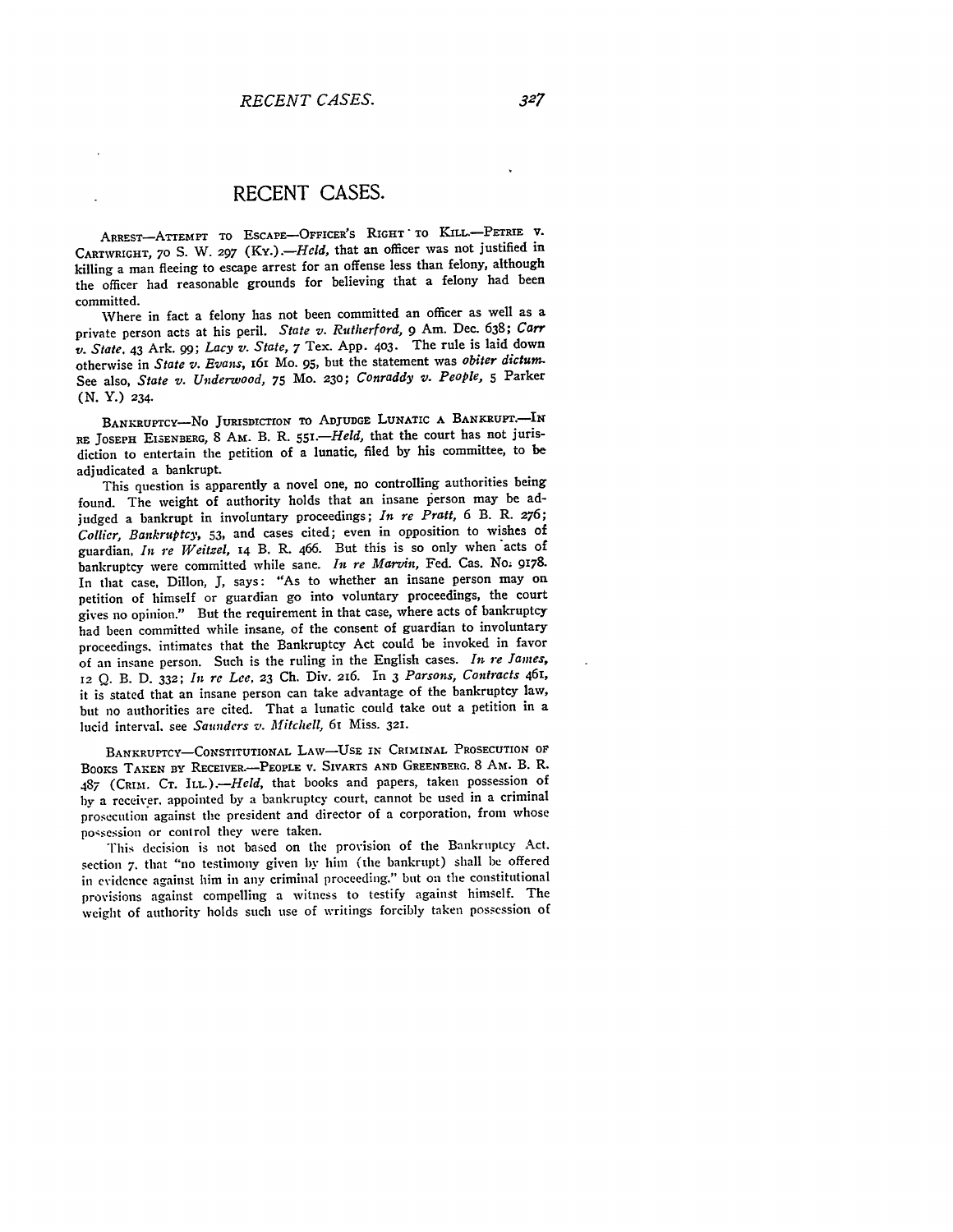to be within the constitutional prohibition. *Boyd v. U. S.,* 1i6 **U.** S. 616; *U. S. v. James,* 26 L. R. **A.** 418. So also even when the books are voluntarily given to the receiver for a special purpose. *Blum v. State,* **5i Atl. 26.** But the seizure to be within the prohibition must amount to evidence in itself. *State v. Griswold,* **67** Conn. **290.** In support of the decision that the protection would extend to the president and director, see 4 *Thompson, Corp. 3447,* **349i.** Following the reasoning.of the courts in construing the analogous constitutional provisions, it would seem that this decision might have been based on the exemption in the Bankruptcy Act, quoted above. *Counselman v. Hitchcock,* 142 **U. S.** 547; *Boyd v. U. S.,* i6 **U. S.** 6x6.

BANKRUPTCY-CORPORATION **CONDUCTING A** LAUNDY.-IN **RE WHITE STAR** LAUNDRY Co., **9 AM.** B. R. **30** (Wis.).-A corporation whose sole businessis that of operating and conducting a laundry is not a manufacturing, trading or mercantile corporation, within the meaning of sec. 4b of the 1898 Bankruptcy Act.

The act of **i898** is much more limited in its application to corporations than the act of 1867. The latter act was declared to apply "to all moneyed, business, or commercial corporations and joint stock companies." Sec. **5122** Rev. St. The present act is restricted to "corporations engaged principally in manufacturing, trading or mercantile pursuits." For a discussion of what pursuits come within the language of the act, and a citation of cases, see XII *Yale Law Jour.* i68.

BANKRUPTCY-PARTNERSHIP-WHEN CREDITORS MAY SHARE IN INDIVID-UAL EsTATE.-IN RE **GREEN, 8** Am. B. R. 553.-After a partnership had been dissolved and the business settled up, a former partner became bankrupt. *Held,* that section **5f of** the Bankruptcy Act, providing for the priority of individual over partnership claims against individual assets, does not define the rule to be followed.

This decision is directly contrary to *In re Wilcox,* 94 Fed. 84, the only other case on this point under the present act. The latter decision held that the exception to the equity rule of marshalling the assets, viz., when there are no firm assets and no solvent partner, being omitted from the act, is inapplicable. In support of this view, which is based on an exhaustive consideration of the cases and the equities involved, see *In re Marwick,* Fed. Cas. No. 9181; *Meyer v. Thornburgh, 15* Ind. **124;** *Potters Works v. Minot,* io Cush. **592.** The weight of authority, however, seems to support the present decision. *In re Downing,* Fed. Cas. No. 4o44, held that the analogous section (36) of the act of 1867, applied only when there were firm and separate assets. So also *In re Knight,* Fed. Cas. No. 7880; *Amsinck v. Bean,* **22** Wall. 395; but *contra, In re Litchfield,* **5 Fed.** 47, which held, however. that the equity exception also applied. The present decision is in line with those **of** most of the States. *Smith v. Mallory's Ex'r., 24* Ala. **628;** *Davis v. Howell, 33* **N.** *3.* **Eq.** *72; Ramsey v. Nance,* 54 Ill. **29.** وبالسباب

BANKRUPTcY-DISCHARGE-GROUNDS FOR **DENIAL.-IN RE** BLALOCK, **118 FED. 679.-A** petitioner in bankruptcy had made a false oath in a previous proceeding in bankruptcy. *Held,* that this was not sufficient ground for a denial of discharge.

328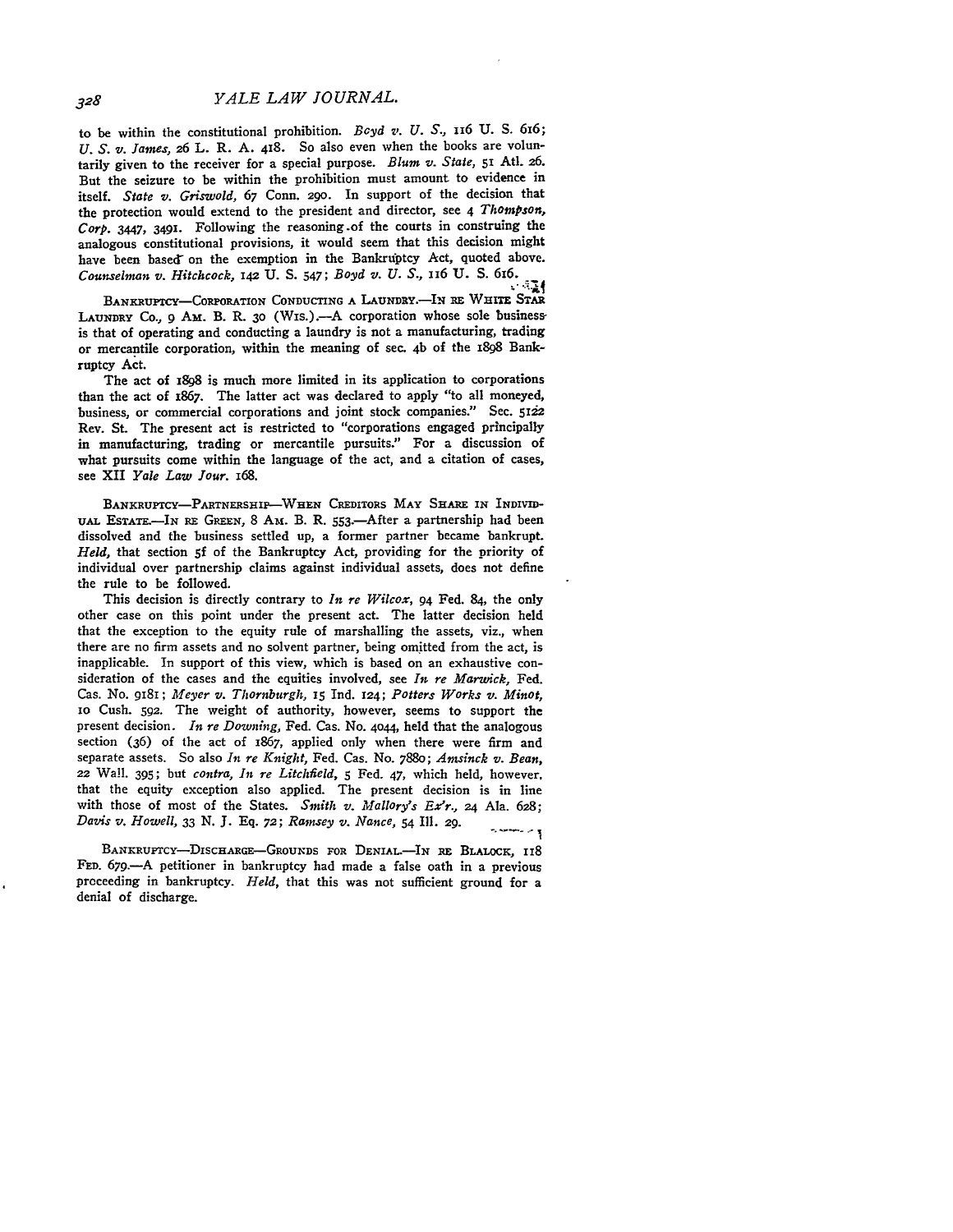## *RECENT CASES.*

Sec. 29, Bankruptcy Act, makes a false oath in any proceeding in bankruptcy a prison offense, and sec. 14 directs a refusal to discharge in such a case. This case decides that "any proceeding" does not refer to a previous distinct proceeding in which the petitioner has been guilty of misconduct, but only to previous proceedings on the same petition. It seems to be the first adjudication directly on the point. The cases cited, *In re Marx, 1o2* Fed. 676, and *In re Logan,* io2 Fed. 876, aie not in point as to a previous proceeding and are flatly combatted by *In re Gaylord,* **I2** Fed. 668.

CONTRACTS-COVERTURE-LEX LOCI CONTRACTUS-LEX FORI.-FIRST NAT. BANK OF GENEVA, OHIO, V. SHAW **ET AL., 70** S. W. **807** *(TENN.).-Held,* that coverture is a defense to an action on a contract though the contract was valid in the State where made.

It is a general rule that a contract valid by the *lex loci contractus* is valid everywhere;Story, *Confi. Laws,* sec. 1o3; *Nixon v. Halley,* 78 Ill. 611; and through comity States generally support such contracts, although invalid by the *lex fori,* even against those domiciled within them. *Milliken v. Pratt,* **125** Mass. 374; *Wright v. Remington, 41* N. **J.** L. 48. In *Bond v. Cummitgs,* **70** Me. 125, the law of a foreign country prevailed over the State law against a citizen. Some States, however, follow the *lex fori,* where parties are domiciled within them. *Arnstrong v. Best, 112* N. C. **50;** *f ayden v. Stone,* **13** R. **I.** io6.

CONTRACTs-VALIDITY-PUBLIC POLicY.-BoNTA v. **GRIDLEY ET** AL., **<sup>78</sup> N.** Y. Supr. *<sup>9</sup> 6i.-Held,* a contract between shareholders in a bank and a third party that he should be elected cashier and continued in that capacity for five years, is not void in absence of evidence of bad faith. Davy and Williams, **J** *J., dissenting.*

**By** the great weight of authority, such contracts as this are void as against public policy. In *Guernsey v. Cook,* **120** Mass. **5O,** it was held that an agreement of a shareholder to secure the treasurership of a corporation for a third party was void in the absence of evidence that the transaction was not for a private benefit of the shareholder, or that it was consented to by the other shareholders. So a contract of the president of a bank to make one cashier was held void in *Noel v. Drake,* 28 Kan. 265. *A fortiori,* an agreement by a director to keep another in office is void, even though there is no direct gain to promisor. *West v. Camden,* **135** U. **S. 507.** The rule is that any agreement of a director by which his official action would be influenced or controlled is dishonest and illegal. *Moraw, Corp.,* sec. **519.** But where the contracting shareholder owned or represented all the shares, his contract with a third party to induce the latter to become a director was valid. *Almy v. Orne,* **165** Mass. **126.**

**CONSTITUTIONAL LAw-RIGHT** OF **CONTRACT-SALE OF STOCKS ON** MARGIN. -OTIs **ET AL.** V. PARKER, **23** Sup. **CT.** REP. *I68.-Held,* Cal. Const. art. 4, sec. 26, avoiding all contracts for sale of stocks on margin is not an unconstitutional interference with the right of contract, afthough applicable **io** *bona fde* as well as gambling contracts. Brewer and Peckham, **J** *J., dissenting.*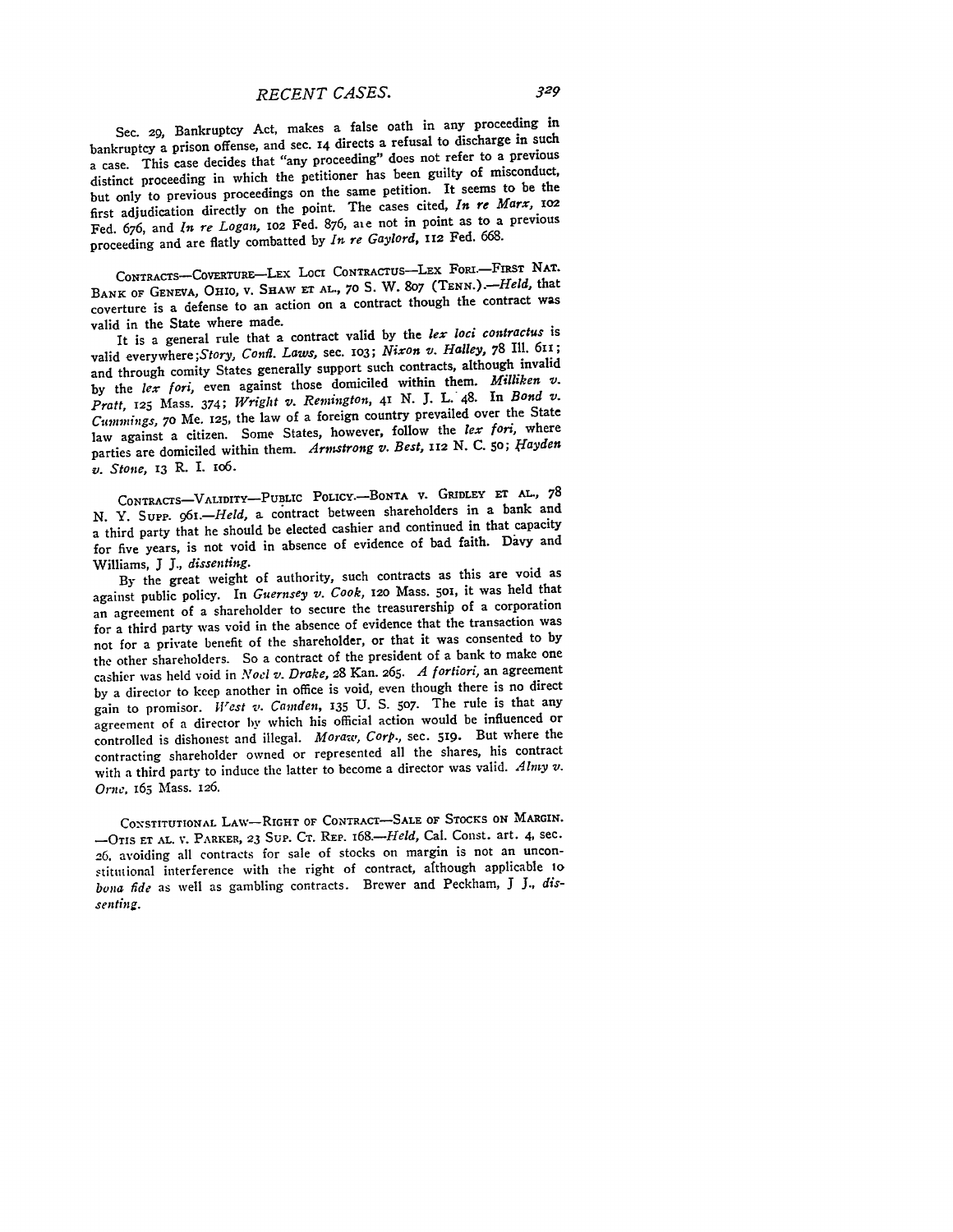In regard to transactions on margins, courts have generally held that where both parties intend that the commodity dealt in shall not be delivered and that there shall be merely a settlement of differences, such transactions are void,-as against statute or at common law. *Universal Exchange v. Strachan,* [1896] A. C. i66; *Flagg v. Baldwin,* **38** *N.* J. **Eq.** 219; *Morris v. Norton's Adm'x.,* 43 U. S. App. 739. But they are valid where there are real purchases and sales; *Peters v. Grim,* **149** Pa. 163; *Hatch v. Douglas,* 48 Conn. 116; even though the principal did not intend that his broker should make actual purchase. *Lehman v'. Field,* **37** Fed. 852. But recently, upon the view that "gambling in futures" is seriously prejudical to public welfare, there has been legislation declaring illegal all transactions on margins, *bona fide* or otherwise. Unless such legislation is, under the guise of a protection of public morals, a clear, unmistakable infringement of fundamental rights, it will be supported. *Booth v. Illinois,* 184 **U.** S. 425.

CRIMINAL LAW-INSTRUCTIONS-VIEWS OF **JUDGE.-STATE V.** BARRY, *92* **N.** W. **809 (N.** *DAK.).-Held,* that a charge giving a clear expression of opinion on the evidence is ground for a new trial.

*Belcher v. Prittie,* 4 Moore & Scott *275,* and *Davidson v. Stanley, <sup>3</sup>* Scott **N.** R. **49,** allow the English judges wide latitude. A wrong observation **by** the judge on a question of fact was 'held in *Taylor v. Ashton,* II Mees. & W. **401,** no ground for a new trial. This rule is in force in the Federal Courts; *United States v. Phil. & R. Co.,* 123 **U. S.** 113, 114; *R. R. Co. v. Putnam,* 118 **U. S. 545;** and a few of the State courts still permit the judge to comment upon the weight of the evidence. *Cook v. Steinert,* **<sup>69</sup>**Conn. 91; *Hurlburt v. Hurlburt, 128* **N.** Y. 42o; *Rowell v Fuller,* **59** Vt. **688.** But **by** the weight of authority in the State courts any words from which the judge's opinion may be inferred, furnish ground for a new trial. *Sanders v. People.* **124** Ill. 218; *Bird v. State,* **1O7** Ind. 156; *Com. v. Briant,* **142** Mass. 464; *State v. Elkins,* **63** Mo. **159.**

EQUITY-MULTIPLICITY OF SUITS-INJUNcTIoN.-DUCKTOWN **SULPHUR,** COPPER & IRON CO. V. FAIN ET AL., 70 S. W. 813 (TENN.).-The com-<br>plainant was denied an injunction restraining twenty-one landowners from bringing separate suits for injuries caused their land by complainant's sulphur plant. *Hield.* that equity may not interfere to prevent a multiplicity of suits merely because there is a community of interest in the question of law or fact involved.

This decision is directly against Prof. Pomeroy [Pom., Eq. Jur., sec. 268], who, as the only text writer treating the subject fully, has been widely followed. *German Alliance Ins. Co. v. Van Cleave,* 191 Ill. 410: *Barrington v. Ryan,* 88 Mo. App. **85.** But the decision is supported by Judge Cooley in *Youngblood v. Sexton,* **32** Mich. 406. and by recent cases. *Turner v. Mobile, 33* So. **132;** *Washington Co. v. Williams,* **III** Fed. 8oi; *Tribette v. R. R. Co.,* **70** Miss. 182. This last case points out that every case on which Prof. Pomeroy relied was cognizable in equity on some ground other than to avoid a multiplicity of suits. *Bliss, Code PI.,* sec. 76.

INSURANcE-LIFE-INSURANcE **AGAINST** CRIME **OR** MISCARRIAGE **OF Jus-TrC.-BURT ET AL.** V. UNION, **ETc.,** INS. Co., **23 SuP. CT.** REP. *139.-Held,* a

330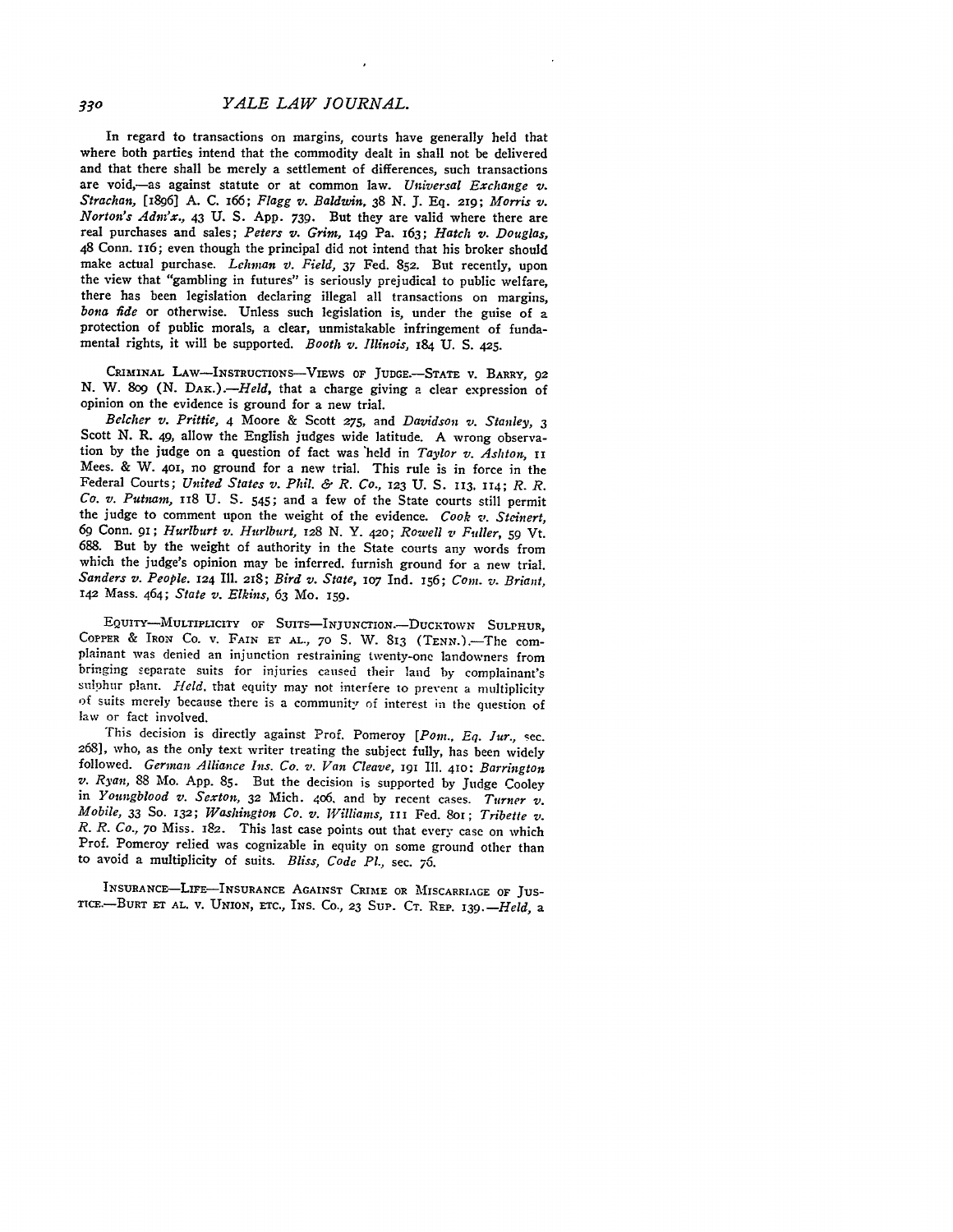policy of life insurance does not insure against legal execution for crime, even though the insured was in fact innocent.

Any contract which insures against the results of criminal conduct is against public policy and void. *Amicable Soc. v. Bollazd,* 4 Bligh **N. S.** 194. And for the same reason, where criminal conduct causes death, a policy is avoided even in absence of express provision to that effect. There is an implied obligation on the part of insured to do nothing wrongfully to accelerate the maturity of policy. So where insured's death was caused **by** an illegal operation assented to **by** her, *Hatch v. Mutual Ins. Co.,* **i2o** Mass. **550,** and where one, while sane, committed suicide, *Supreme Comnzandery v. Ainsworth, 71* Ala. 436; *Ritter v. Mutual Ins. Co.,* **i69 U. S.** I39, the policies were avoided. But *contra,* where insured was killed while committing a felony. *McDonald v. Triple Alliance,* **57** Mo. **App. 87.** Upon analogy, it is here held for the first time, that there can be no legal insurance against miscarriage of justice. Such contracts are against public policy because they are of a wagering nature, and tend to encourage litigation.

INSURANCE-AGREEMENT TO ARBITRATE LOSS-VALIDITY.-HARTFORD FIRE INs. **k.o.** v. **HoN ET AL-, 92** *N.* W. 746 *(NEB.).-Held,* an agreement in an insurance policy to arbitrate the loss is against public policy and void.

Since the decision of *Scott v. Avery*, *5* H. L. Cas. 811 (1856), agreements in policies to arbitrate the loss, as distinguished from agreements to arbitrate all matters concerning which controversy might arise, have been held valid by the great weight of authority. *Hamilton v. Liverpool, etc., Ins. Co.,* <sup>136</sup> U. *S. 242; Viney v. Bignold,* 2o **Q.** B. D. 172. But the Nebraska court held otherwise in *Ins. Co. v. Etherton,* **25** Neb. 5o5, and subsequent cases; and in the present case emphatically reasserts its position.

**MUNICIPAL CORPORATIONS-GARNISHMENT-NECESSARY PUBLIC WORK.-** PRINGLE V. GUILD ET AL., II8 FED. 655.-Held, that a municipality could not **be** garnisheed to reach money owed **by** it on a contract for necessary public work and due during the construction.

The statutes generally provide that corporations may be garnisheed, but as to whether public corporations are included, there is great conflict. Some States hold that they are. *Bray v. Wallingford* **20** Conn. 416; *Neswark v. Funk,* **i5o** Ohio St. 462. But the weight of authority is that public corporations are exempt. *Me-nin v. Chicago,* 45 I1. **133;** *Erie v. Knapp,* 29 Pa. St. *173.*

**NEGOTIABLE INSTRUMENTS-ExCHANGE.-KASLACK V.** WOLF **ET AL., 92 N.** W. 514 *(NEB.).-Held,* that the negotiability of a promissory note is not destroyed **by** an agreement to pay with exchange on a point other than that at which the note is made payable.

The theory upon which this decision rests is that an agreement to pay exchange is merely incidental and does not affect the negotiability of the note. *Smith v. Kendall, 9* Mich. 241 **;** *Clark v. Slecen,* 6i Kan. 526. A stronger line of decisions declares that agieement to pay exchange renders the sum payable uncertain and therefore destroys negotiability. *Windsor Savings Bank v. MacMahon,* 38 Fed. **283;** *Hughett v. Johnson,* **28** Fed. **865.**